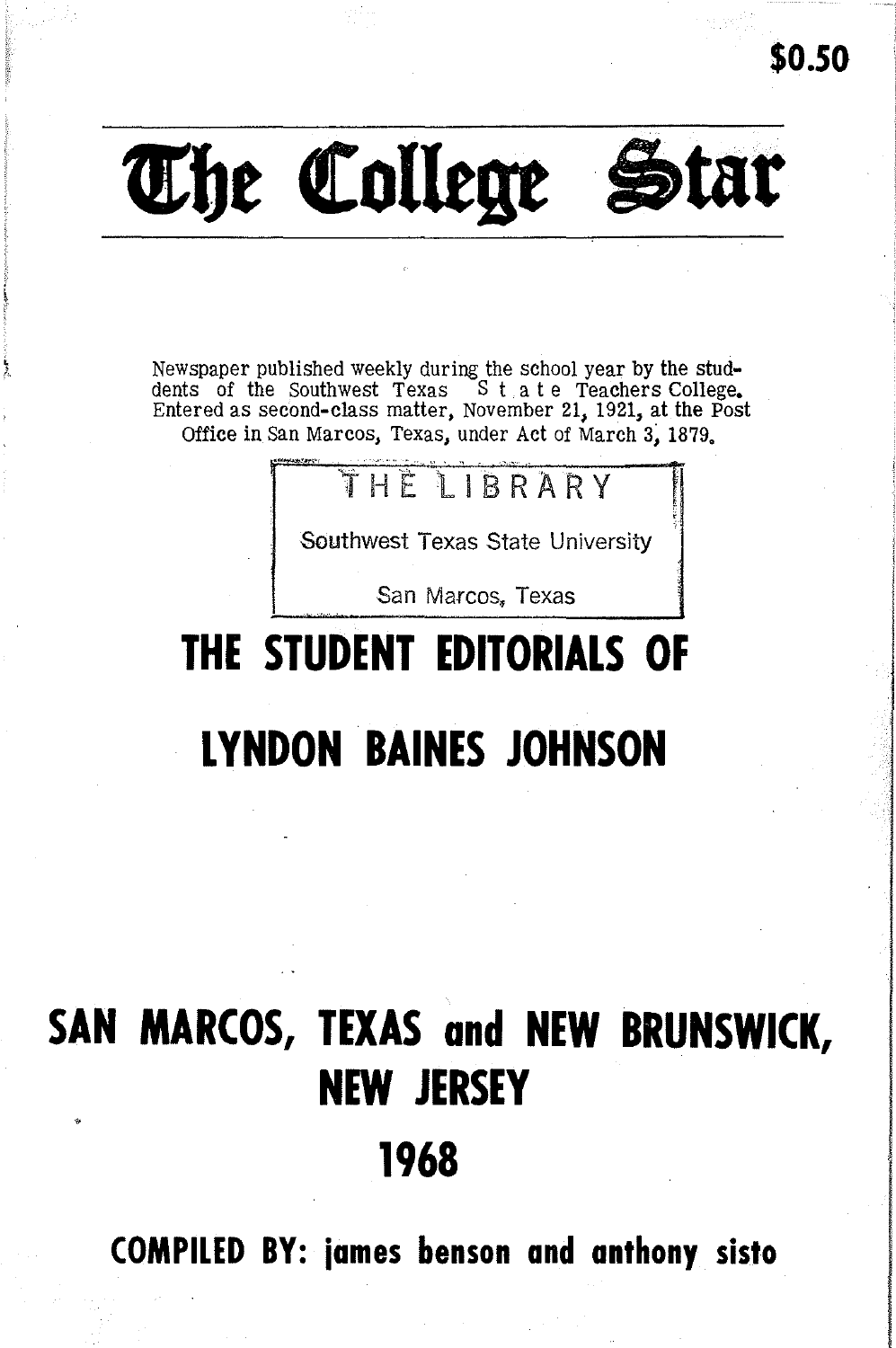#### BULLETIN BOARD WARNING

#### August 3, 1927

It has been a long established custom in the halls of the SW TTC to hang in clearly seen place a bulletin board. On this board are posted notices of importance to the student body. Here are placed announcements of teachers, calls to class meetings, dates of examinations, notices from the registrar, the ragged edge, and many other matters of interest to the

The bulletin board has become<br>a reliable medium between teachers and students, a bureau of information concerning school activities and requirements and in a way a daily news sheet. The use of the bulletin board is fully understood and it's importance cannot be denied.

It is it's misuse which we must next consider. If the bulletin board is to retain its reliability, its standard of service and the present accord of attention it must not be misused. Only matters of interest and of relative importance to the work of the SWTTC must be posted on the bulletin board. For instance a few days past a merchant in this town made a glaring misuse of the bulletin board when he posted thereon advertising matter pertaining to his merchandise, The bulletin board should never contain material of this character. It not only cheapens the use of the board, but also exerts a lowering influence on the students. Such indignities must not be tolerated. The students as well as the college authorities protest vigorously against the misuse of the bulletin board.

But outsiders are not the only violators in this abuse of the bulletin board. Certain college celebrities have conceived the brilliant idea of using the board as a Burns detective agency billboard and have placarded it with sensational advertisements of "Reward Offered", etc. This practice should be beneath the dignity of any college student.

students, the bulletin board must be kept free for school matters. It is to be hoped that it will not be necessary ofthe administrative offi-cers of the SWTTC to assert their authority by restraining college students from this ridiculous practice. It is appallingly undignified and grossly ignorant of seniors and sophomores to indulge in such common and foolishly silly practices. Students of high class standing must endeavor to maintain a dignity corresponding, at least in a measure, to the position they occupy as students of the SW TTC. Let us hear no more of this foolishness.

#### THE COLLEGE EXCHANGE

#### August 10, 1927

The college exchange is indeed a valuable institution. It creates benefits for the college, the students and the operators thus giving allround service. It deserves support and commendation. In the first

#### THE STAR EDITOR

Lyndon Baines Johnson attended Southwest Texas state Teachers College from 1927 until 1930. During that time he frequently served on the staff of the College Star, the campus newspaper. The following signed editorials which appeared in 1927 and 1928 are reprinted herein in order to partially clarify for the public the intellectual development of one of the world's most powerful men.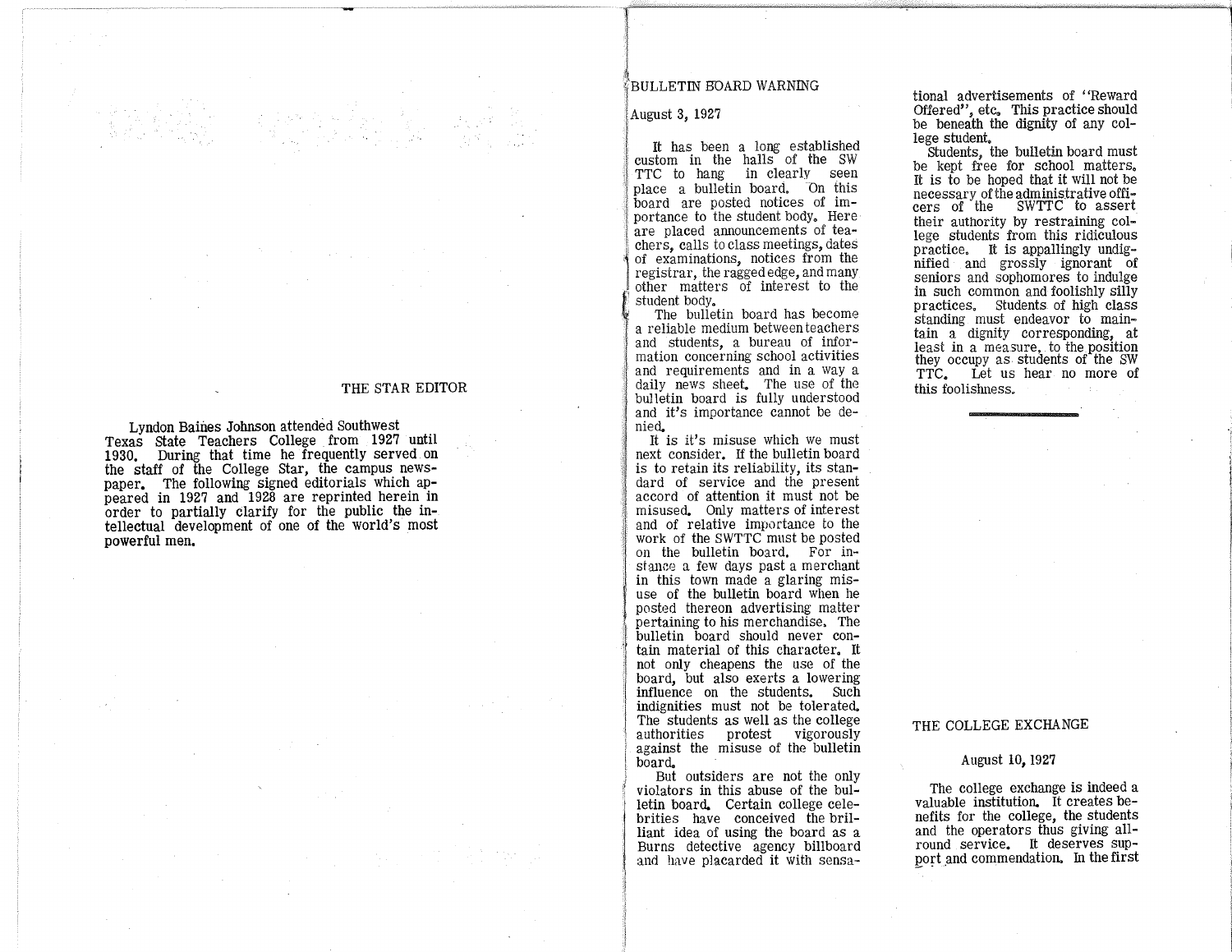place all first class colleges ope rate exchanges for the accomodation of students and teachers. The college in this way exercises a certain amount of eversight ofthe class aids, note books, reference books and other articles used in the class room. If a certain kind of theme paper is prefered by the English teacher for the themes to them, a suggestion made to the exchange authorities insures the instructors their preference. It is the desire of the exchange to carry out the wishes of college authorities in providing satisfactory material for the work of students.

students find the exchange a great convenience, a time saver, and a real economy. Here necessities may be purchased when needed at<br>reasonable low prices. The reasonable low prices. exchange may be reached conveniently. Its chief interest is to serve the students of the SWTTC and it charges no exorbitant prices and handles first grade goods.

The work of the exchange is done by students thus assisting ambitious and worthy young people in their struggle for an education. The managers and clerks of the exchange are courteous, prompt and efficient in their duties. Their service is all that may be desired. Let us give our patronage to the exchange. In this way we assist ourselves, our school and our fellow students. Boost the exchange.

#### HIGHER IDEALS August 10, 1927

The SWTTC is a splendid training school. Each year large members of earnest young men and women receive degrees and specialized training. Among the large numbers of graduates of this institution the vast majority enter the profession of teaching- one of the nobelest if not the nobelist in the world. This is a natural result as the SWTTC is primarily a school for teachers.

Of this multitude of teachers many seek special training in other universities and colleges peculiarly fitted for advanced work in the chosen line of work. This shows that the SWTTC not only give training but also inspires the graduates to seek higher fields of learning. It not only trains, but it inspires. • It gives work for today and a vision of work for tomorrow. That these graduate students make good reflects credit on their Alma Mater the SWTTC, This fact is evidence of the faithful teaching and the broad Vision the SWTTC has given them when they were in her care.

These graduate students have been so trained that they have a definite plan of life-work, the longing to achieve chosen ideas in life and the thorough consecration and determination necessary to consummate this purpose. Truly the work the SWTTC is accomplishing is a wonderful work, a work that will live and create.

Let us as students realize the value of the South West Texas Teachers College on our lives, the powerful force the training received here may exert on us in after years;<br>the inestimable worth of the inspirations and ideals imbided here and the strength and beauty of the vision gained in these halls the inspirations and ideals imbided here and the strength and beauty of the vision gained in these halls and under the instruction and  $\overline{e}$ uidance of the faculty of SWTTC "Let us improve each shining hour."

会议

#### JUST ANOTHER CHANCE August 17, 1927

Next week marks the closing of the summer school of the SWTTC. It has been an exceedingly profitable and also a truly pleasant term to a very large number. 1357 students were enrolled in this session and the vast majority of these did creditable work.

The work accomplished, although considerable, is slight indeed in comparison with that of the long session. The work of the summer school is but a foretaste of the splendid achievements that are to follow. With no discouragement of summer work, it is readily conceded that the long term' holds greater opportunities for the student.

StUdents, next week the closing of this term will end a delightful summer vacation. For some of you it is your first term in SWTTC. Let us hope that it will not be your last. Having discovered for your-

self the splendid advantages for the students in SWTTC, may you return at the earliest opportunity to receive benefit therefrom. May this closing session prove a stepping stone to further advancement for each of you--an inspiration to higher thinking and a potent influence in the securing of an education.

Education means the developing of the highest and best in one. The SWTTC is a true educator. It discovers the talents and possibilities of a student, and wisely directs, carefully trains and trulv develops those talent powers. This careful guidance and able instruction increases the ability and influence of the individual ten-fold--even more. It puts zest and life into existence. It gives purpose and ambition. In short, the SWTTC is a factory, taking the raw material of crude purposeless existenCes and creating strong, purposeful, earnest lives.

Then students, come back to college next month. Go on with the work so splendidly begun.

Here is a critical period in life. Make a wise decision. Determine to develop your god-given talents. and by study and honest endeavor acquire training' for life work. The SWTTC will welcome you. Here you will be guided and taught. Here you will find splendid oppurtunities for the development of manhood and womanhood; superior training for teaChers, and thorough instruction in many fields of learning. The SWTTC will prove a noble and worthy Alma 11ater.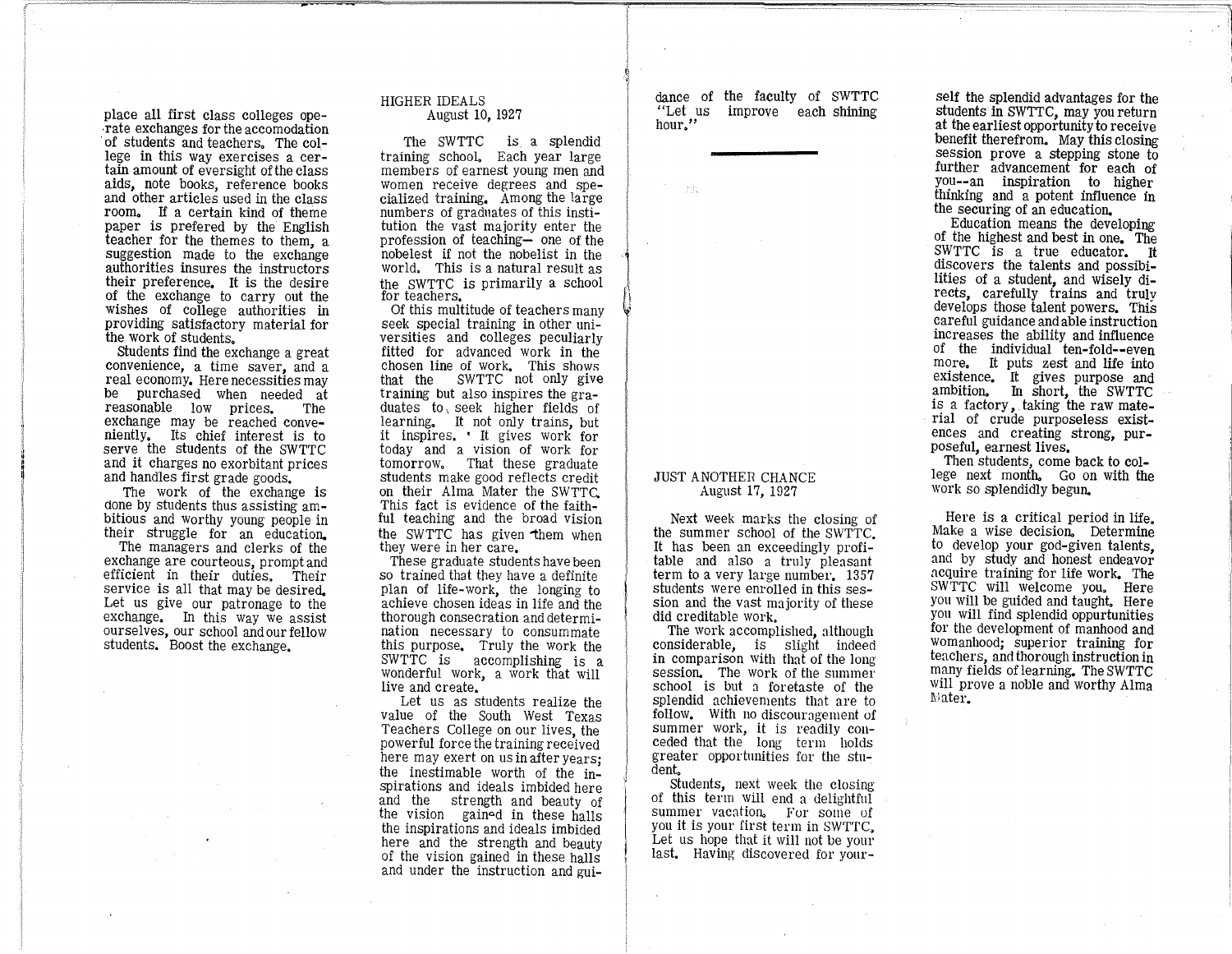#### CONSTITUTION DAY

September 24, 1927<br>Last Saturday, September seventeenth, marked the 140th anniversary of the completion and signing of the Constitution of the United States. This great masterpiece called by the eminent English statesman, William Gladstone, "the most wonderful work ever stuck off at a given time by the brain and purpose of man", is today the oldest written constitution still functioning in the world. Despite the tremendous changes time has brought,<br>great increase in population and expansion of territory, and marve-<br>lous advancement in various fields<br>of learning and invention, the constitution today justifies the prediction of the great William Pitt when he said, "it will be the wonder and admiration of the future generations and the model of all future constitutions."

The clearly defined plan of government outlined in the constitution by the fifty-five great students of polias well as purposeful. The deliberations of these superior and courageous minds for four months finally achieved aplanfor the carrying out of. the purposes set forth in the preamble of the Constitution. From beginning to end. it is a concise, harmonious, comprehensive, and thoroughly satisfactory, indeed. wonderful, document. Although the Constitution is the basis of our government, and is generally conceded to be the wisest plan of government ever formulated; advancement as a nation under its rule has been remarkable, wholly<br>unequalled in the history of nations; and although our phenomenal progress in science, invention, learning, commerce, art, education and statesmanship may be directly attributed to the wisdom<br>and foresight of the constitution, we are alas! shamelessly ignorant of the great principles of this matchless paper. The citizens of

the United States know very little of the Constitution, This is a de-<br>plorable fact which should be remedied by careful study of this great work, Many lawyers know little of the Constitution, Occasionally <sup>a</sup> Joe Bailey may be found who devotes time and thought to the study of the constitution and who rises rapidly, not only in the legal profession, but in the political life of our nation,<br>Students, whatever profession we

may choose, we shall be more ably fitted for it by a thorough study of the Constitution, A paper Which took the leading minds of our nation<br>months to prepare cannot be analyzed and digested by us in a few days. Let us get to work and really learn what our Constitution contains. Our efforts will be fully<br>repaid in the future if today we begin a systematic study of the Constitution.

#### "HE WHO CONQUERS" October 5, 1927

Lucky Lindberg is the hero of the hour, The people all over this nation are eager to do honor to this young hero of the air. Plaudits and praises are on every tongue, Assuredly he is a fortunate man.

We must agree that Lindberg merits the title of lucky, for despite courage and skill, the hazards

spite courage and skill, the hazard are great. The recent toll of lives on the daring nonstop flights brings home this fact to us, Call it luck or fate, or Providence; nevertheless we admit that the re- sult is not alone with the flyer, however brave and capable, We must grant something to the propitious power that rule.

Yet the adjective which most characteristically describes Lindberg is not lucky, but plucky, A sketch of his life reveals the grit and determination that have been<br>outstanding traits of his. His was not an easy road. He is a simple straightforward, plucky lad whose first lesson learned was selfmastery, He did not give up when hardships and trials beset him, but pressed on bravely.

When self has been conquered, victory over life's temptations and weaknesses come easily--Lindberg found it so. He set his goal and consecrated the best in himself to the task of winning **it.** His pluck carried him through to suc- cess and fame.

Success, however, has been un- able to corrupt Lindberg, as he remains unspoiled. His modesty,<br>poise and democratic spirit are poise and egotism. He seems<br>rance and egotism. He seems<br>bored by the adulation of the over-<br>zealous, and rejects unhesitatingly tempting offers that would keep him in a spectacular way in the lime-<br>light. He has pluck enough to refuse offers of ease, wealth and popularity, and to continue earnestly in his chosen work. This shows his real greatness.

#### PERSONALITY

#### November 9, 1927

Personality is individuality. In its broader sense it is that subtle, indefinable trait of character Which constitutes the difference in individuals. It is identity, the sum total of one's personal characteristics.

In the restricted sense in which we have grown to regard it, personality is that distinctive quality which makes one an outstanding figure. Personality is the trait from a commonplace being into a compelling and attractive figure. It constitutes the difference between the ordinary and the remarkable,

Personality is power, It has force and strength, charm and attraction.<br>The man with a striking personality can accomplish greater deeds in life than a man of equal abilities but less personality. A well known example of the power of personality was exemplified in the life of the great Theodore Roosevelt. "Teddy" was personality, a virile, striking energetic, original magnetic force. He endeared himself to the people of the Nation by his vivid, charming personality, He was <sup>a</sup> great man, <sup>a</sup> man of splendid principles, broad interests, and remarkable energies. His abilities were great, but his doubled by the power of his wonderful personality,

Personality is the development of one's outstanding and highest traits of character to the greatest power. It must be distinctive. Originality<br>has a charm and power no imitation can equal. Personality is natural. spontaneous, and Wholly individual, It is a combination of altruistic feelings, noble purposes. talents and individuality.

To acquire a pleasing and effective personality should be the aim of each of us'. Unselfishness, originality, and concentrated effort can transform <sup>a</sup> commonplace character into a unique and compelling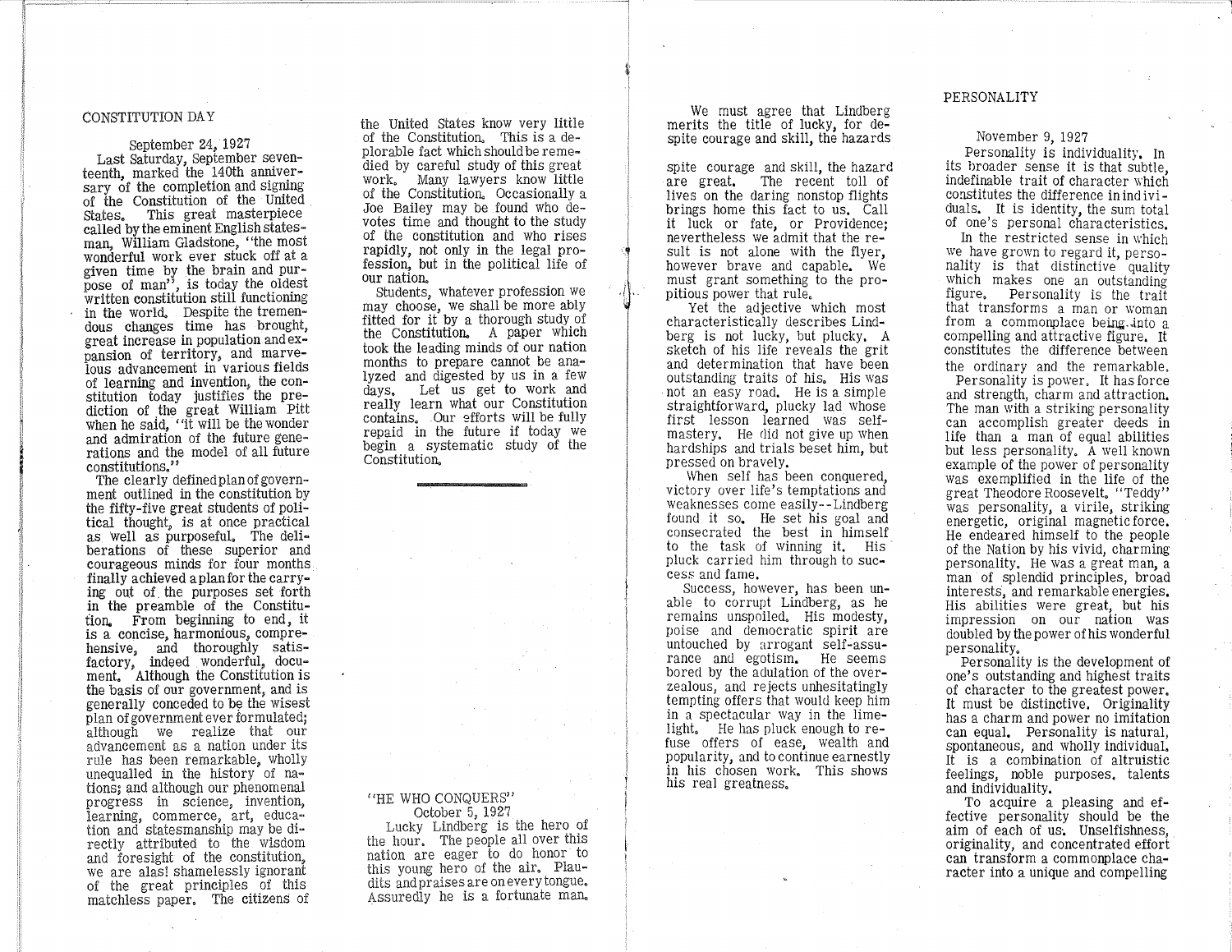personality, a force in life, a mag-' netic influence, and a power for good, It is created by the individual alone, and to a certain extent<br>lies within reach of all of us. Let us rise above the humdrum, every-<br>day ideas of life and build, care-

fully and wisely, real personalities.<br>How gratifying it should be to one to have the words of Irving Bacheller's Yankee describing a striking<br>personality applied to him. Let us recall the old Yankee's description:<br>"He's a little cuss, but there's

a feller inside of him whose brow touches the sky, When I met him, I was looking down, and when I

Let your brow touch the sky! Force others to look up,

#### ARMISTICE DAY

November 16, 1927 Nine years ago on the memorable day, November the eleventh, 1918, the cruel world war with its four long years of terrific struggle ended.<br>The peace of that day brought relief and renewed hope to the warring<br>nations. The long agonizing conflict was over at last. Saddened,

chastened, humbled, sorrowful, proud, a victorious people turned reverently and hopefully from the troubled conflict to the pursuits of peace.

First in our thoughts as we cele- ;brate this glorious day are the brave dead who gave their lives in the<br>Great War. Reverence and honor are theirs. The most that we can do to honor our heroes is all too little when weighed against the price they paid. Our homage through all the years is theirs. We must not<br>forget the things for which the war was fought. It was a war fought to "make the world safe for democracy." Let us never lose sight of this fact, and let us strive to "carry on" as best we can in the<br>struggle for world-democracy, By our words and our acts, we must foster brotherhood and democracy, Democracy of thought and feeling, of principles and action must be ever in our hearts and minds.

It was a war to honor law-to make treaties more than "mere scraps of paper" to be torn into shreds by unprincipled autocrats. It was a long struggle to uphold the majesty and power of law. Our<br>duty today is to reverence and obey our laws. It is neither clever nor wise to break or defy the laws of our nation. The law-breaker today is a greater criminal than were his brothers of other years, for he violates not only the laws of God and man, but heedlessly scorns the precious privileges so dearly bought by the life-blood of soldiers in that mighty struggle for law-supremacy. That sacred heritage--the rule of law--is ours to cherish and uphold,<br>Again it was a war to end all

wars. Let us promote the cause<br>of peace- a peace so dearly bought. so bravely gained, so anxiouslyawaited. Let there be no more of contention, of combat, of foolish strife and warring words. Let us<br>unite in the attempt to secure the best for our nation and our people, making high Ideals, instead of selfish gain and pridefUl ambition, our goal.

By honoring our heroes, by upholding democracy, by reverencing our laws, and by promoting peace, we in a measure sho w ourselves striving to become worthy of the supreem sacrifices the war exacted. Losing sight of these things, we find ourselves unworthy of the glorious<br>heritage those war heroes left us. Ours is the duty, the privilege, the Goden given task to bear on the lighted torch. Let us fail not, for "to break faith" with those who sleep in Flanders fields would indeed be the deed of a craven and ignoble soul--carry on!

#### THANKSGIVING DAY

November 23, 1927 A general exodus this week of the students marks the celebration of Thanksgiving Day. The backas it should, The proper place to spend Thanksgiving is at home, eating Mother's turkey and basking in her smile and talking politics with Dad. Such an atmosphere promotes

a spirit of Thanksgiving.

The American home is a great<br>institution and presents one of our prime reasons for giving thanks today, The home creates useful citizens. The great blessing of the home, the care and affection of loving and wise parents, the companionship of sturdy brothers and gentle sisters, the protection the home affords, the social and material advantages it provides- all these are worthy of the deepest thanks of our hearts.

The superior educational advan-

tages of today merit our consideration and expressions of gratitude. Education is not so difficult to obtain now as it was in Grandfather's. or even in Father's, time. Such<br>schools as the SWTTC are accomplishing much in bringing education to the poor boy and the poor girl. We, as students, are grateful for these schools.

Chief among the things to be remembered at this time of giving thanks isthe inestimable privileges, we enjoy as citizens of the greatest democratic government in the worId. <sup>A</sup> study of old worId governments prompts a surge of thank-<br>fulness in our hearts. As we recall the hardships and dangers our<br>forefathers braved that we might<br>enjoy the blessings of liberty, we are devoutly thankful. Each of us<br>has his, or her, individual blessings to recount on Thanksgiving Day. Many or few these benefits may be, but usually they exceed one's desserts. One will scarcely realize the extent and number of his blessings unless he does count them. Let us be mindful of the many things for which we should be thankful; and recalling them let us endeavor to deserve these blessings.

"This is the day of kindness and peace;

Out of the year it stands apart, This great and good holiday of simple folk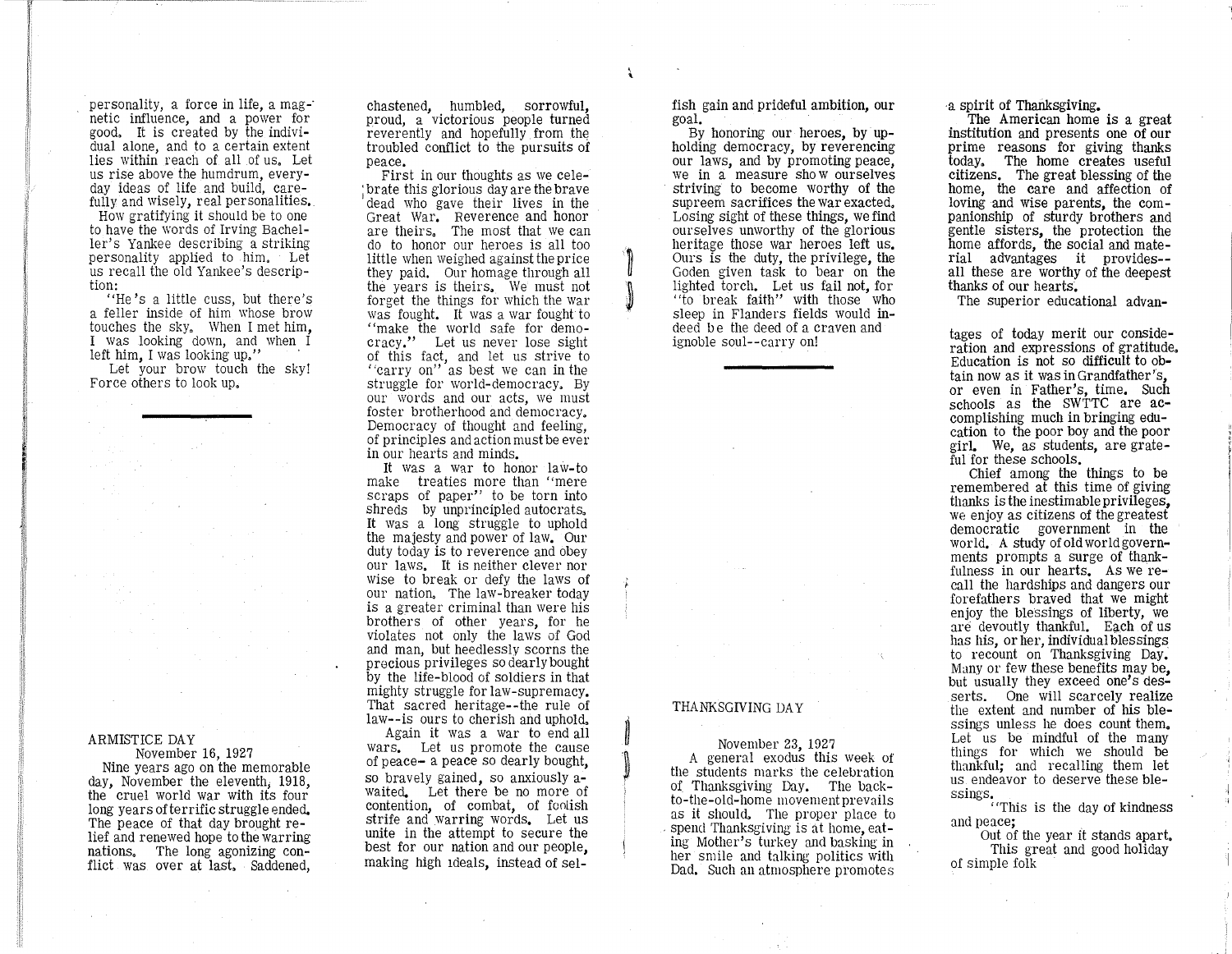Who labor hopefully and glad of heart."

#### THE CALL TO RALLY November 30, 1927

A few more weeks will complete the fall term of the year's work. Often the period between Thanksgiving and christmas is characterized by indifferent work. Itseems that the student allows plans for the holidays to distract him from his studies. Perhaps, since he has been in school several months, his enthusiasm and energy are on the wane and he is weary of study. At any rate the quality of work during this season of the year is often found to fall short of the standard.

Recognizing this understanding the reasons for this deterioration, every student should rally to the call of scholarship and determine to be on guard against these failings. Concentrated effort for a few weeks longer will vanquish failures.

Take a new lease on enthusiasm and resolve to find new beauties in that subject that last week was beginning to pull a wee bit. Redouble your former efforts to make

Direct your thoughts resolutely away from the festivities of the coming holidays, and concentrate 2.11 mental energies on your courses. If we can accomplish what we should during the closing weeks of this term, we shall find no falling off in grades. We shall keep our standard high. Having accomplished good work, we shall enjoy the gladsome holidays without one tWinge of conscience to mar their pleasures. We shall have a much happier time. because we shall really deserve the peace and joy of the greatest of holidays--christmas.

What about it, students?

All together, let us rally around our standard of high scholarship, and work steadily, untiringly, during the coming weeks. Then Christmas will be a Christmas worth while and long-to-beremembered.

#### THE CYNIC

December 7, 1927

The cynic is one of the greatest destructive agents in the world today. The cynic tears down faiths, ideals, and institutions. He ruthlessly destroys faith, confidence and trust, and has no substitute to place in their stead.

The cynic sees only the bad. He is a confirmed pessimist, with a sneering disbelief in even the existence of good. To the cynic honesty is stupidity; religion is hypocrisy; advancement means trickery; and kindliness deceit. For him virtues do not exist. The semblances of them parade like wolves in sheeps clothing, concealing sins of deepest (lye beneath their snowy covering's. The heart is corrupt regardless of the issues that proceed from it. Such are the beliefs of the cynic,

It was a wonderful thing to make the first trans-ocean flight. It is a more wonderful thing to conquer self, master life and achieve spiritual independence. Still more wonderful is the fact that this fete lies within the grasp of each of us. Students, the choice is with you. Do not sigh for Lindberg's wonderful luck, but determine to emulate Lindy's glorious pluck.

Not the cynic, but the men of faith are responsible for the progress of humanity, the building of nations, and the creation of our great government. All constructive work has been the product of the men of faith and vision.

Iconoclasts have in some cases helped to blaze the trail. but, when the work of constructionbegan, they were missing. For example, in the great struggle of the Revolution two matchless leaders were Thomas Paine and B. Franklin. Payne was only a revolutionist and a destroyer. He had no faith to sustain him. He passed from the scene of action reveling the great Washington, preferring libertinism to liberty, and predicting the final downfull of the new nation.

Franklin was upheld by a great faith. He had something to replace the discarded government. He was a great constructor, a builder, a mar of vision and faith. To him and his great compatriots belongs the credit for the existence of our great republic. These noble souls had faith in the cause of liberty which sustained them through seven long years of struggle, and a vision of a nation in which liberty, happiness, and opportunity should be the portion of the common people. Faithbuilds,<br>but cynicism destroys.

While cynicism has a blighting effect upon all who come in contact with its exponents, it wields a vary blasting influence on the individual cynics. Their souls are warped and twisted by their distorted ideas. A man is what he

desires to be. If he cherishes noble unselfish thoughts he will be a broadminded, liberal citizen, doing; a constructive work of upbuilding and uplifting in the world. If he has a narrow cynical outlook on life, he will be an iconoclast, destroying old ideas and traditions, and establishing nothing in their places.

Which Will- you be: a builder, or a destroyer? A constructor or a smasher of ideals? A blessing to the world or a curse upon it? It all rests with you. See that you get the right perspective on life.

#### THE APOSTLE OF THRIFT January 18, 1928

Two hundred and twenty two years ago yesterday, one of the wisest and greatest men of our nation was born in a humble home amid simple surroundings. Although two centuries and more have passed since his birth, his influence' is still strong and remains a potent force in the life of our nation. The debt we owe to this great men, the incomparable Benjamin Franklin, cannot be estimated.

The history of our colonies, the development of the infant republic, and the framing of our Constitution were all deeply effected by the Wisdom, good sense, and prudence of this virile and many-sided character. His counsel, his courage, his diplomacy, his energy and his foresightedness were moving factors in the making of our government.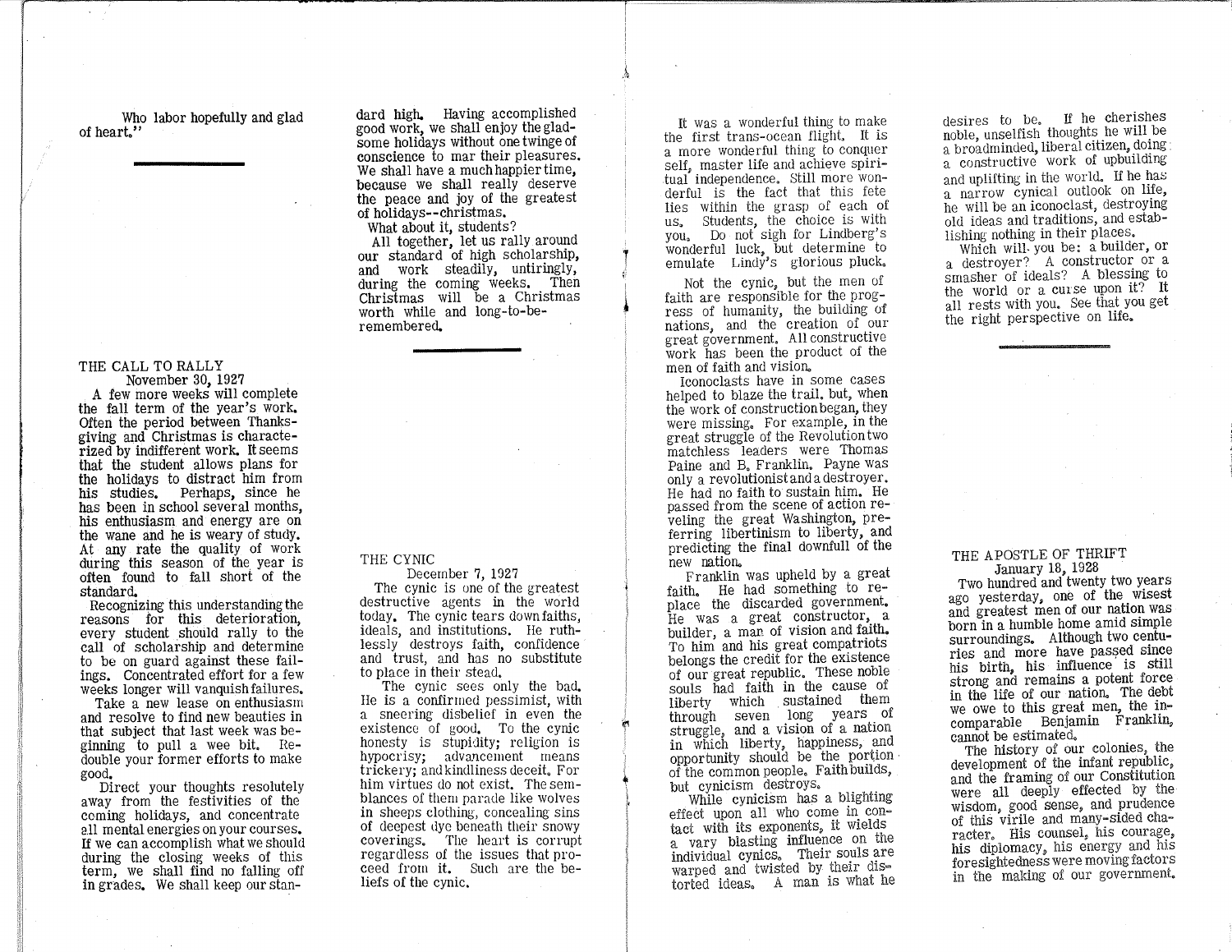In diplomacy Franklin's name is bound up with many of the most famous documents of our history. His is the only name alike subscribed to our Declaration of Independence, the Treaty of Alliance, the Treaty of Peace, and the Constitution of the United States. The first Postmaster General, the great Minister to France, the Wise statesman, the Governor of Pennsylvania, however, had many achievements of distinction in other fields than those of statesmanship and government.

He was a scientist, an author, a printer, an editor, a sage, a philosopher, an inventor, a philanthropist, a humanistarian, a financeer, a practical man of affairs, and a sagacious student. These do not complete the catalogue of the rare attainments of this versatile man.

The most remarkable man of his time--in fact one of the greatest men of this or any other nation- left us great heritages. The good fruitful inventions, his sage sayings, his many other beneficial labors, all, merit the gratitude of the present generation.

There is one thing that he gave to us which of itself would be of lasting, and incalculable benefit to every youth in the land, were it heeded as it should be. It is his splendid example accompanied by his wise maxims eXhorting all to thrift.

In this line, he was the greatest of teachers. He knew how to save and make the most of time of which most of us are so prodigal. He knew how to conserve energy and effort. He knew the value of money, and he knew how valuable wise investment and careful saving are to those who practice them. He was the greatest Apostle of Thrift, and his brithday has been set apart as "Thrift Day". Thus an admiring and grateful nation seeks to perpetuate the teachings and memory of one of her greatest patriots and philosophers. May we as students' strive to emulate this and other noble traits of the great- hearted and wise Ben Franklin.

VISION February 1, 1928

The vision that charms the beauty loving soul of the artist impels the brush within his fingers to reproduce those beauties on canvas. The architect has within his brain the complete plan of the edifice, his blueprints trace and his work men construct. The statesman is upheld in his framing of laws by a vision

Behind all constructive work is a vision, a dream, a plan. Without this the work Would lack spirit, organization, and power. It is the great compelling force that puts forth the first efforts of the worker that sustains him in discouragement and cheers him to a consummation of the task, It starts the ball to day prictice. Vision is the soul of work.

Realizing the truth of this, we are often amazed at the criticism directed to the visions of youth. Of course youth is a period ofvision, but since vision animates every<br>great work, why should so much adverse criticism directed at the visions of the visionary ideas of youth? It is not our contention that every vison youth enjoys is laudable and worthy of being followed. Far from it, youth has false as well as its true visions. Here as in everything else, one must learn to distinguish between the false and the tree.

Our claim is this: to youth come the great visions, the masterly conceptions of achievements for which the world waits, the glowing ideals of work. Let us hold the vision granted us, and hold fast the truth it teaches, giving freely of our talents, energies and labors for the glorious realization of the vision.

#### THE GREATEST OF VOCATIONS April 18, 1928

Almost every day some tribute of praise is given those in the teaching profession for the publlc never tires of giving praise where it is so richly deserved. The highest tributes of respect and regard can not express adequately the feeling entertained generally for this<br>noble profession.

The first duty of the teacher, that of imparting knowledge, is one attended with great constructive influence. To lead inquiring and impressionable minds into the great treasurehouse of the knowledge that the world has accumulated is of itself a priceless privilege. To be of service to humanity is recompense for struggling years and patient study.

Great, however, as is this privilege of the teacher, it is surpassed by another that may be his, To inspire a love for knowledge is of greater worth than the power to impart knowledge. The ideal teacher is not only an efficient instructor, but a valient crusader leading a quest for rare and precious treasures. He is the apostle of truth and wisdom. He lures the student into fields of learning. He leads the student to love learning for its own sake, as well as to appreciate it for the powers and advancements its acquiring brings. As the Pied Piper with his flute charmed the children to a wonderous land beyond, so the ideal teacher leadS his students into a magic land of beauty whose treasure and beauty await their grasp. Is not this a precious boon?

Add to these great privileges that which the teacher exercises by his personal influence, and he is assured a figure of astounding power. A striking illustration of the power of the teacher was witnessed a few days ago. A teacher of considerable ability and charming personality carefully took from folds of paper an old photograph. With eyes shining with tears, he looked at the faded features and said: "This was my teacher thirty years ago. He taught me how to study, and more, he taught me to love books. More than all else, he taught me that right is a principle that never dies."

Time and death have not ended the influence of that teacher of years ago. His work has never ceased. In the lives of his pupils the teaching that "right is a principle that never dies", continues. Through his influence he has become immortal. This is the glorious destiny of the ideal teacher.